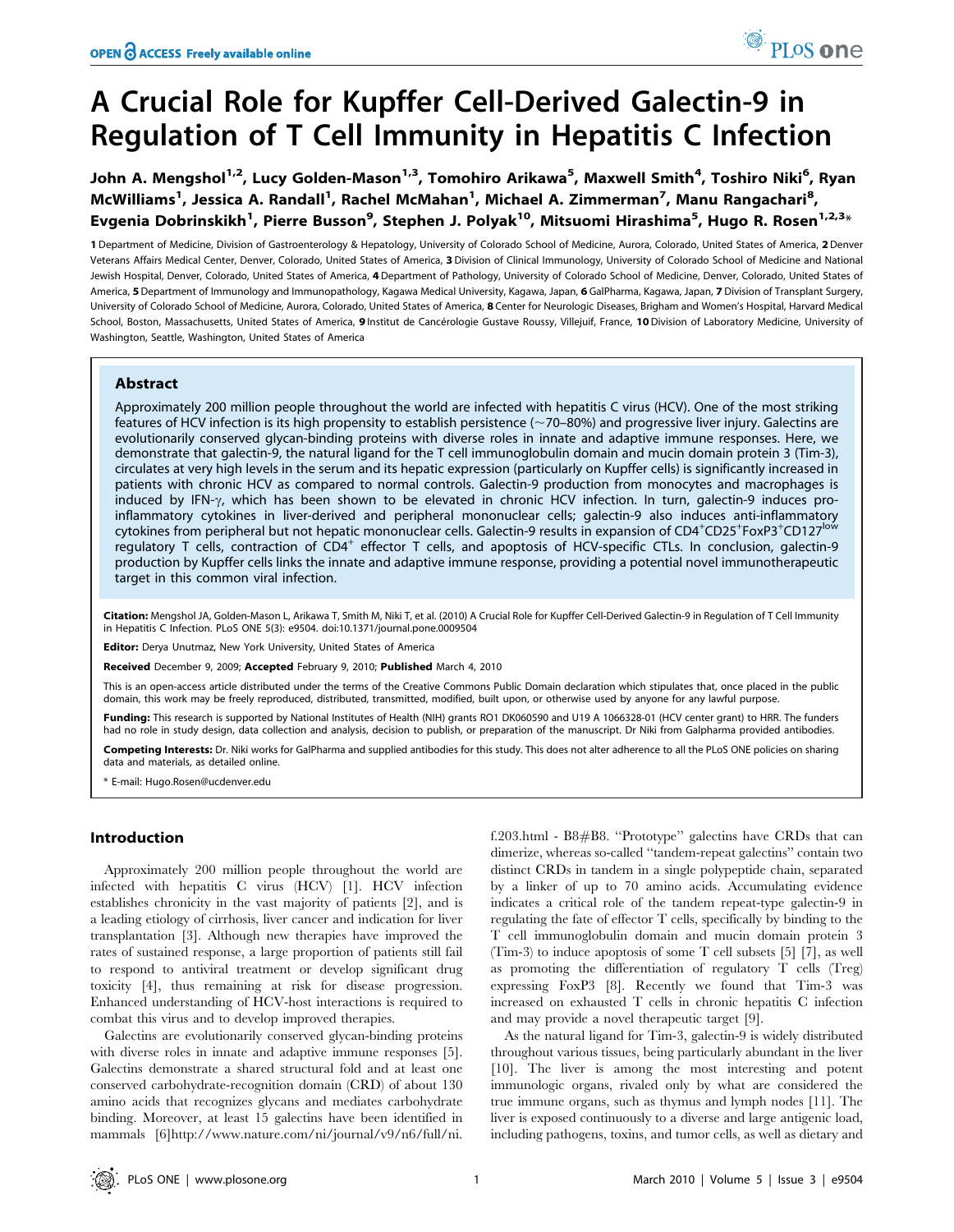commensal proteins. The liver must be actively immunocompetent and simultaneously control inappropriate inflammatory responses to harmless antigens encountered in the portal circulation, thus being able to selectively induce immunity or tolerance to antigens [12]. Moreover, numerous studies have identified the liver as a major site for apoptosis and removal of peripheral CD8<sup>+</sup> T cells undergoing antigen induced cell death (AICD) [13].

We speculated that the dysfunctional antiviral T cell responses characteristic of HCV infection–expansion of suppressive Tregs [14,15] and impaired HCV-specific cytotoxic T lymphocytes (CTL) [16] [17] [9], particularly within the intrahepatic compartment– might be related to increased expression of galectin-9. In the current study, we determined the circulating and hepatic expression of galectin-9 in chronic HCV infection, finding that Kupffer cells (KC) are the predominant source of galectin-9 within the liver, and that its expression is upregulated in HCV-infected livers relative to normal livers. Furthermore, we find that macrophage-derived galectin-9 production is induced by IFN- $\gamma$ , and that galectin-9, in turn, leads to the production of pro-inflammatory cytokines. In addition, galectin-9 induces the expansion of regulatory T cells in chronic HCV infection in a TGF-b-dependent manner, as well as apoptosis of HCV-specific CTLs via activation of caspase 8. We propose a novel paradigm whereby Kupffer cell-derived galectin-9 regulates T cell responses within the liver, providing novel insights into the bridge between innate and adaptive immunity, mechanisms of viral persistence, and potential immunotherapeutic targets for HCV infection. Moreover, given the broad array of responses induced by galectin-9, including potentially detrimental processes, this pathway may be important in mediating immunopathology in other hepatic diseases.

## Results

# Circulating Galectin-9 Levels Elevated in Chronic HCV Patients

Given the recent demonstration that expression of negative immune regulator Tim-3 is increased on exhausted T cells in patients with HCV [9] and that galectin-9 is a ligand for Tim-3 [7], we analyzed the circulating levels of galectin-9 in the plasma from patients with chronic HCV, non-viral liver disease and normal controls. We found that galectin-9 levels were strikingly elevated in HCV patients (median 841 pg/ml in HCV vs. 0 in normal controls,  $p = 0.0005$ , **Figure 1**). Importantly, HCVpositive patients with all stages of fibrosis demonstrated elevated levels of circulating galectin-9 (data not shown). Moreover, HCVinfected patients with hepatocellular carcinoma had even higher levels when compared to HCV alone  $(n = 7, \text{ median } 1376 \text{ vs.}$  $n = 15$  median 715 pg/ml;  $p = 0.0288$ ). Levels in 11 patients with non-viral liver disease were elevated (median 340 pg/ml) but to lower levels than HCV patients and were not significantly different from normal patients ( $p = 0.06$ ) or HCV patients.

# Galectin-9 Expression Up-Regulated on Kupffer Cells in Livers of HCV-Infected Patients

In order to determine the cell types producing galectin-9 in chronic HCV, we analyzed paraffin-embedded liver biopsy and liver resection specimens for galectin-9 protein by immunohistochemistry (IHC). Using CD68 as a marker for KC, we found that KC had the highest staining for galectin-9 (Figure 2a–e). KC constitute a cellular component of the hepatic sinusoids, anchored to the luminal site of the endothelium and, thus, exposed to the bloodstream [18]. HCV patients had higher intensity and frequency of KC staining compared to normal controls (Figure 2g and h,  $p<0.0001$  for both). The majority of KC

# **Galectin-9 in Plasma**



Figure 1. Galectin-9 is elevated in the plasma of patients with chronic HCV and higher levels are seen in hepatocellular carcinoma (HCC). Galectin-9 levels were analyzed in the plasma of 10 normal controls, 22 patients with HCV and 11 patients with non-viral causes of liver disease using a sandwich ELISA [50]. Seven patients with HCV and HCC are denoted by open squares; they had significantly higher galectin-9 levels compared to HCV patients without HCC,  $p = 0.0334$ . Plasma from 11 patients with non-viral liver disease was analyzed. Three patients had alcoholic liver disease, 3 patients had Primary Biliary Cirrhosis, 3 patients had autoimmune hepatitis and 2 patients had nonalcoholic steatohepatitis. P- values were calculated using the two tailed Mann-Whitney test. NS denotes non-significant, p values > 0.05. doi:10.1371/journal.pone.0009504.g001

are located in periportal regions where they have greater phagocytic activity and are larger than those found in the perilobular region [18], resulting in a zonal distribution with differential KC function. We observed that 93% of normal control livers demonstrated no galectin-9 staining in the periportal regions, whereas virtually all the patients with HCV infection, regardless of grade of inflammation or stage of fibrosis, stained positively (Figure 2f). To confirm our staining, we also performed immunofluorescence and confocal microscopy on paraffin-embedded liver biopsy sections from HCV patients using antibodies to galectin-9, albumin and CD68 (Figure S1). We did not see staining of galectin-9 in hepatocytes (albumin positive) (Figure S1A); we again saw co-staining of CD68 and galectin-9, confirming that KC are galectin-9 positive (Figure S1B).

# IFN- $\gamma$  Induces Galectin-9 Production by Human Monocytes and Macrophages

Next, based on the IHC data, we determined which factors might stimulate production of galectin-9 by monocytes/macro-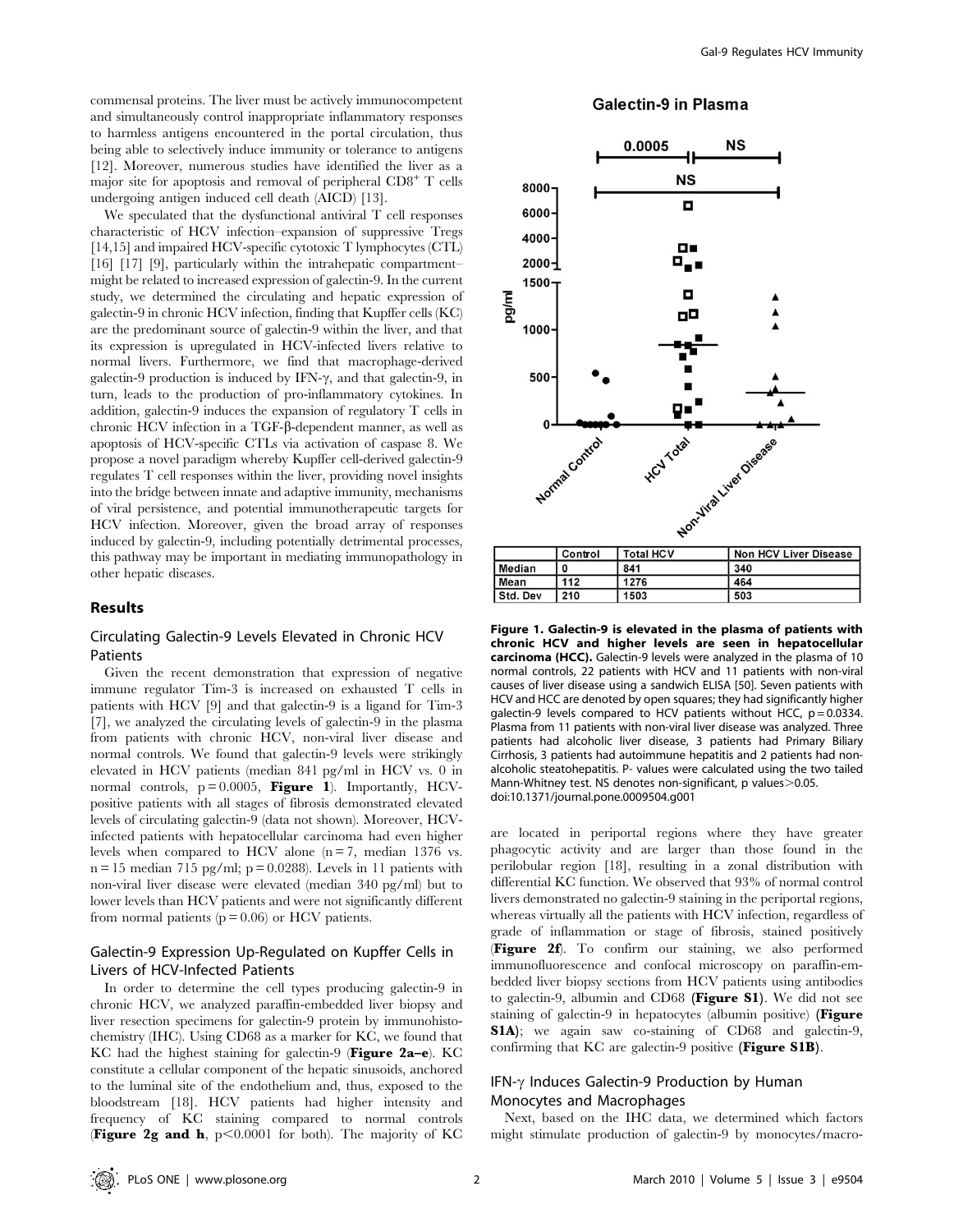

Figure 2. HCV patients have increased Galectin-9 in Kupffer cells and periportal areas. Immunohistochemistry of paraffin embedded samples (see Methods for details) was used to analyze 39 samples from HCV-infected patients and 15 normal subjects for galectin-9 staining. Staining for CD68 was used to identify Kupffer cells. The analyzing pathologist (M.S.) was blinded to patient identity and medical history. (A) Negative control with secondary antibody only, 20 $\times$  magnification. (B) Galectin-9 staining in normal liver (brown) 20 $\times$ ; (C) Galectin-9 staining in a HCV patient 20 $\times$ , (D) Periportal galectin-9 staining in HCV patient, 200x. (E) Co-localization of galectin-9 (brown) and CD68 (red) 600x. (F-H) Intensity of galectin-9 was scored from 0 to 3, and frequency was scored 0 (<10%), 1 (10–40%), 2 (40–70%), 3 (>70%). Distribution of scores by category expressed as a percent of the total patients comparing normal patients to patients with HCV. P-values calculated by the Chi-square test for trend. doi:10.1371/journal.pone.0009504.g002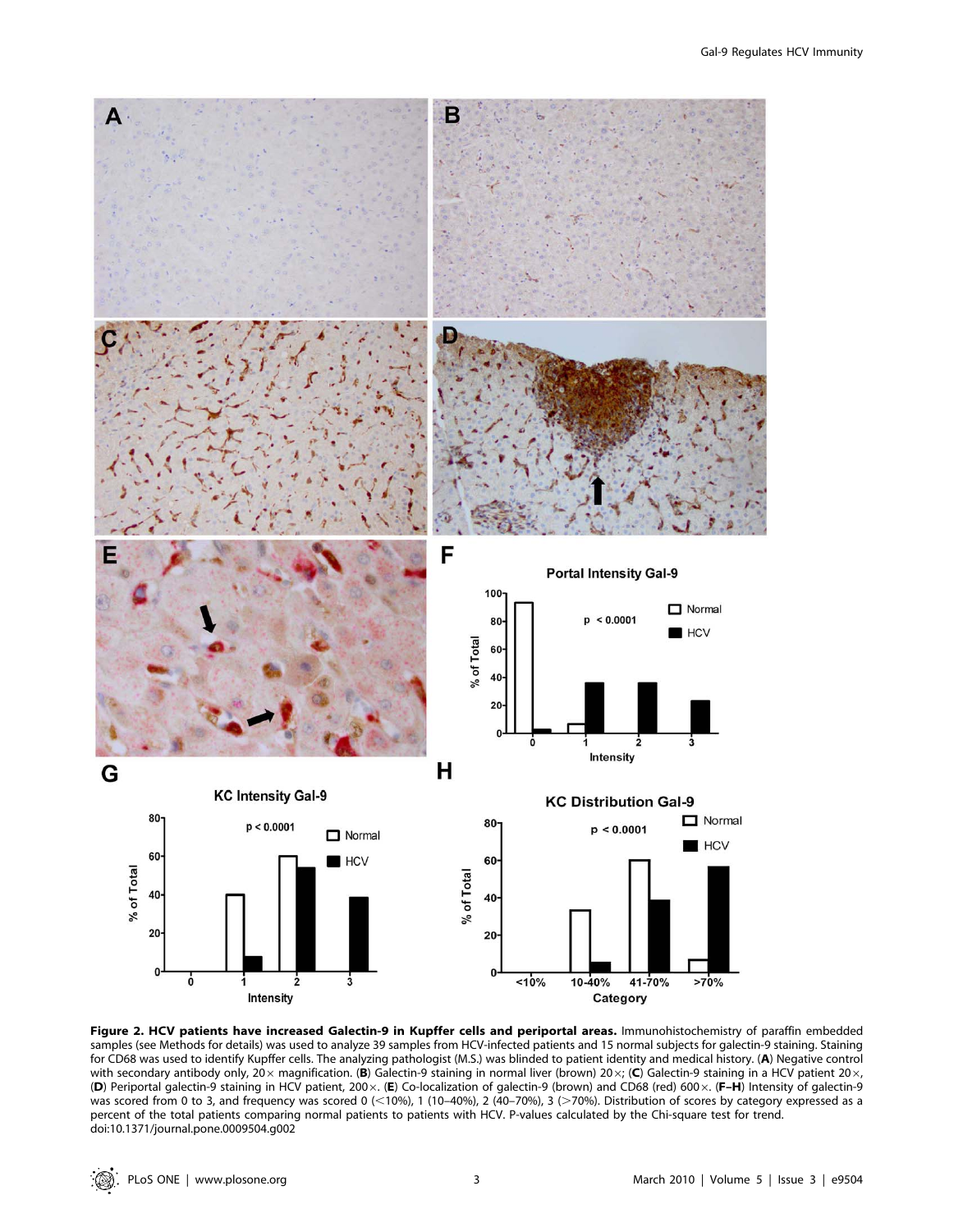phages. Prior work has indicated that galectin-9 expression can be induced in various cells such as endothelial cells, fibroblasts and astrocytes [19] [20] [21] by IFN- $\gamma$  or IL-1 $\beta$ . There are three isoforms of galectin-9 according to the size of the linker peptide connecting two CRDs [22]: long (Gal-9L, MW 39.5 kD), medium (Gal-9M, 35.9 kD), and short (Gal-9S, 34.7 kD) isoforms. Although these isoforms have shown comparable eosinophil chemo-attractant activity [23], little is known about their differences in other biological functions. Specifically, among the three isoforms, the medium and long gal proteins were upregulated by IFN-  $\gamma$  in human fibroblasts [21].

We found that peripherally derived macrophages differentiated with mCSF produced a basal level of galectin-9 and that IFN- $\gamma$ was a strong inducer of galectin-9 at 48 hours (Figure 3a). The medium and long isoforms of galectin-9 were induced preferentially. The fold induction of galectin-9 was higher in patients with chronic hepatitis C (7 fold) compared to normal controls (1.8 fold).

 $\overline{A}$ 







Figure 3. Interferon gamma increases galectin-9 levels in macrophages. CD14 positive cells from five normal controls and five HCV patients were bead selected from PBMCs and cultured for 48 hours with 25 ng/ml of MCSF to differentiate them into macrophages. Cells were stimulated for 48 hours with the stimuli shown at 2 $\times$ 10<sup>6</sup>/ml. IFN- $\gamma$ was used at 25 ng/ml, HCV core and  $\beta$ -gal were used at 10 ug/ml, LPS was used at 100 ng/ml, and IL-1 $\beta$  was used at 10 ng/ml. Cell lysates were prepared and analyzed by Western Blot. (A) Western blot from one representative normal patient and one representative HCV patient to galectin-9 and  $\beta$ -Actin. (B) Fold induction was determined by densitometry using  $\beta$ -Actin as a loading control (n = 4 normal, and 3 HCV-positive patients).

doi:10.1371/journal.pone.0009504.g003

Production of galectin-9 from macrophages was not significantly stimulated by IL-1 $\beta$ , LPS or HCV core protein.

# Galectin-9 Induces Pro-Inflammatory Cytokines in Liver-Derived and Peripheral Mononuclear Cells

Having demonstrated that HCV-infected patients have higher circulating and intrahepatic levels of galectin-9, we next explored the effects of recombinant galectin-9 on whole peripheral blood mononuclear cells (PBMCs) and liver-derived mononuclear cells from normal healthy subjects and HCV-infected patients. As shown in **Figure 4**, 48 hours of galectin-9 treatment induced an array of pro-inflammatory mediators, such as  $TNF-\alpha$ , IL-1 $\beta$ , and IFN- $\gamma$  from peripheral and liver derived mononuclear cells of study subjects. Intracellular cytokine staining demonstrated that TNF-a was produced by CD14+ monocytes, T and NK cells, but not B cells following stimulation with galectin-9 (data not shown). Moreover, galectin-9-induced cytokine production was not due to LPS contamination and was TLR4 independent, since a TLR4 blocking antibody had no effect on cytokine production (data not shown).

Production of the anti-inflammatory cytokines IL-4, IL-10, and IL-13 was induced in galectin-9-treated PBMCs but not hepatic mononuclear cells (Figure 4). Liver-derived mononuclear cells produced higher basal levels of IL-10 than PBMC, consistent with prior studies showing more IL-10 production from KC [24–25]. Taken together, these data implicate galectin-9 as a key regulator of hepatic immunity by preferentially inducing pro-inflammatory cytokines instead of hepatoprotective factors such as IL-4 and IL-13 in the liver.

## Galectin-9 Expands Regulatory T Cells (Tregs)

CD4<sup>+</sup> CD25<sup>+</sup> Foxp3<sup>+</sup> regulatory T cells are crucial for negatively regulating immune responses, and their immunosuppressive effects are mediated by both direct cell-to-cell contact and secretion of anti-inflammatory cytokines [26]. There is ample evidence that Treg cells are increased in frequency in HCV infection [27] [14]; however, the precise mechanism by which this occurs is unclear. In other model systems, it has been shown that blocking Tim-3 results in a significant reduction of Treg suppressive activity in vitro [28], and Galectin-9 up-regulates both Foxp3 mRNA expression and Treg differentiation induced by TGF-b1 [8]. Administration of galectin-9 improves two model autoimmune conditions, experimental allergic encephalitis and collagen-induced arthritis [7] [8]. Moreover, galectin-9-deficient mice demonstrate significantly decreased Tregs, indicating that Galectin-9, in part, regulates differentiation, maintenance or expansion of Tregs expressing Foxp3 [8].

To elucidate a role for galectin-9 in chronic HCV, we stimulated whole PBMCs from patients with chronic infection and normal controls, and the percentage of CD4<sup>+</sup>CD25<sup>+</sup>FoxP3<sup>+</sup> CD127<sup>low</sup> regulatory T cells was compared after 5 days in culture. PBMCs used in these experiments were not separated into subgroups in order to reflect physiological conditions most closely. Prior work has shown that low levels of CD127 expression can identify more than  $95\%$  of  $FoxP3$ <sup>+</sup> T cells that have highly immunosuppressive activity [29]. Galectin-9 consistently expanded CD4<sup>+</sup>CD25<sup>+</sup>FoxP3<sup>+</sup>CD127<sup>low</sup> Tregs in both normal and HCV-infected patients (Figure 5a). In keeping with data indicating that Treg cells can suppress the proliferation of effector T cells [30], we found that  $CD4+CD25$ <sup>-</sup> effector cells contracted in culture with galectin-9 (Figure 5b).

Because it has been shown that  $TGF- $\beta$ 1 can convert$  $CD4+CD25$ <sup>-</sup> naïve T cells into Tregs in vitro [31], we explored whether it mediated the galectin-9 effect. Galectin-9 increased the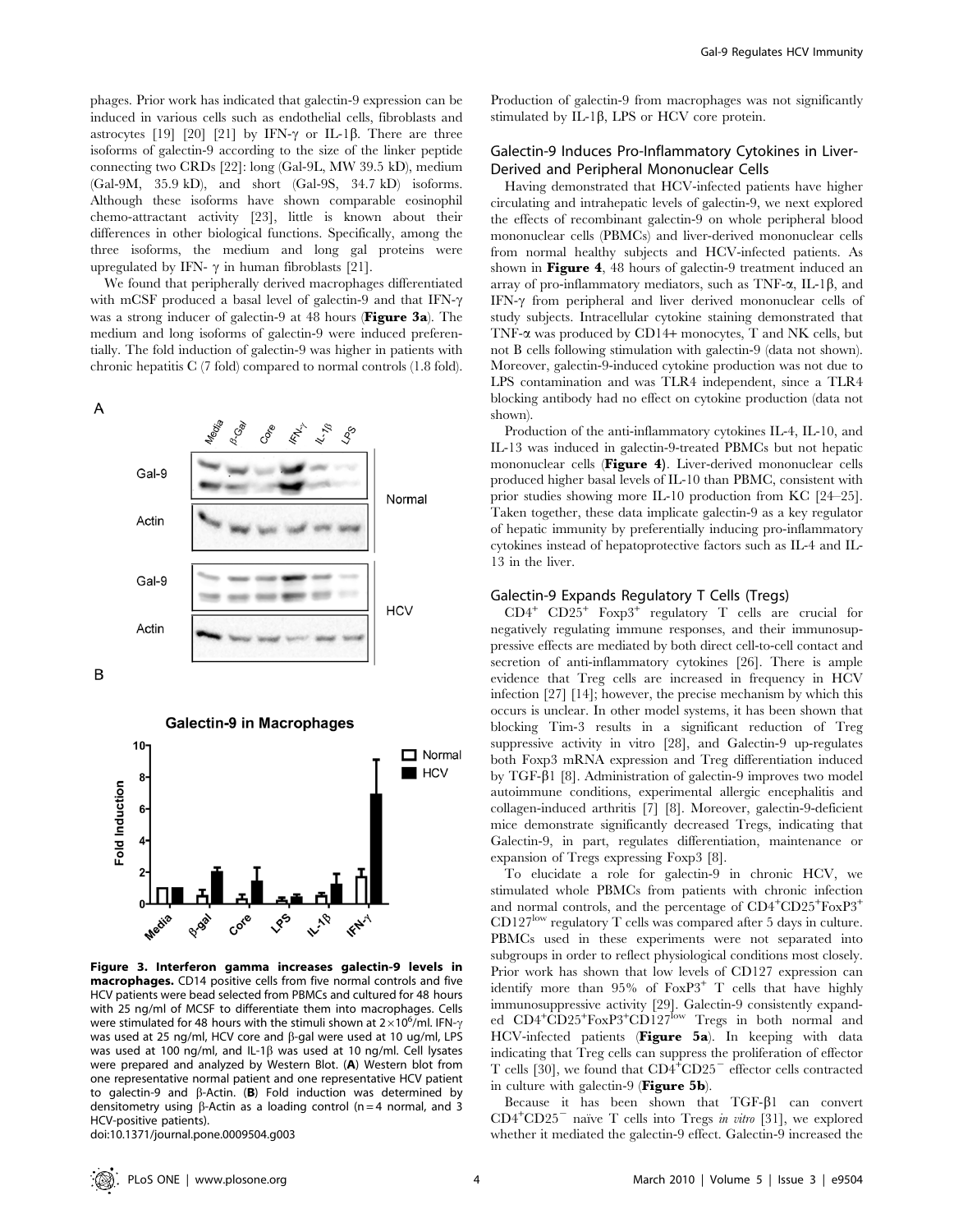

Figure 4. Galectin-9 induces cytokine secretion from liver-derived and peripheral mononuclear cells. Hepatic (n = 8) or peripheral (n = 8) mononuclear cells (2×10<sup>6</sup>/ml) were cultured in 96-well plates (200 ul/well) for 48 hours in media alone (RPMI+10% human serum) ± galectin-9 (5 ug/ ml). After the culture period supernatants were collected and cytokine levels were measured using cytokine multiplex (Luminex<sup>TM</sup>) technology as described in materials and methods. P-values were calculated using the Wilcoxan matched-pairs signed rank test. doi:10.1371/journal.pone.0009504.g004

relative expression of TGF-b1 mRNA in CD14+ monocytes **(Figure 5c)**, and CD14-depleted PBMCs treated with galectin-9 showed decreased expansion of Tregs (Figure 5d). Moreover, blockade of the 5 day whole PBMC cultures by anti-TGF– $\beta$ attenuated the ability of galectin-9 to expand Tregs (Figure 5e).

Because THP-1 cells show properties of human monocytederived macrophages, we characterized their expression of galectin-9 protein and mRNA which we found to be constitutive, as well as induced by IFN- $\gamma$  (Figure 5f, Figure S2). Additionally, galectin-9 treatment increased TGF- $\beta$  expression on the surface of THP-1 cells (Figure 5g). IFN- $\gamma$ –treated THP-1 cells were able to expand  $CD4^+CD25^+$ FoxP3<sup>+</sup>CD127<sup>low</sup> Tregs from two normal patients (Figure 5h).

## Galectin-9 Induces Apoptosis of HCV-Specific CTLs

Binding of galectin-9 to Tim-3 has been shown to induce apoptosis of Th1 and alloreactive  $CD8^+$  T cells [32], leading to attenuation of autoimmune disorders and prolongation of allograft survival [5].

Chronic HCV infection is characterized by viral-specific CTLs that demonstrate significant deficits in cytokine production and proliferation, as well as high susceptibility to spontaneous apoptosis and very high expression of PD-1 [33]. We cultured HCV-specific CTL clones with galectin-9 and found that the level of annexin V positivity increased significantly at 6 hrs (Figure 6a–6c), and these results were similar in whole PBMCs containing high frequency HLA class I pentamer-positive, HCV-specific T cells (Figure 6e). Activation-induced cell death (AICD) is triggered by persistent antigen stimulation and death receptor signaling and is mediated by activation of caspase-8 [34]. We found that 1 hour of galectin-9 treatment activates caspase-8 to induce AICD of HCV-specific CTLs (Figure 6f).

## Discussion

Galectin-9 was first described as a T cell–derived factor with eosinophil-specific chemotactic activity, and subsequent work has demonstrated that it plays important roles in the control of effector cells during various phases of the immune response in mammals [35]. On one hand, galectin-9 is a proinflammatory factor that promotes tissue inflammation [36], induces maturation of monocyte-derived dendritic cells [37], and through this process, enhances Th1 immune responses [35]. On the other hand, galectin-9 has a major role in limiting the immune response [38]. Interferon- $\gamma$ released by Th1/Tc1 cells induces various cell types to produce galectin-9 that, in turn, creates a negative feedback by triggering apoptosis of mature T cells through engagement and stimulation of their Tim-3 receptor [7]. Our findings that galectin-9 triggers probut not anti-inflammatory cytokines from hepatic mononuclear cells implicates galectin-9 as a key regulator in inflammatory pathways within the liver that lead to injury. In many models of hepatic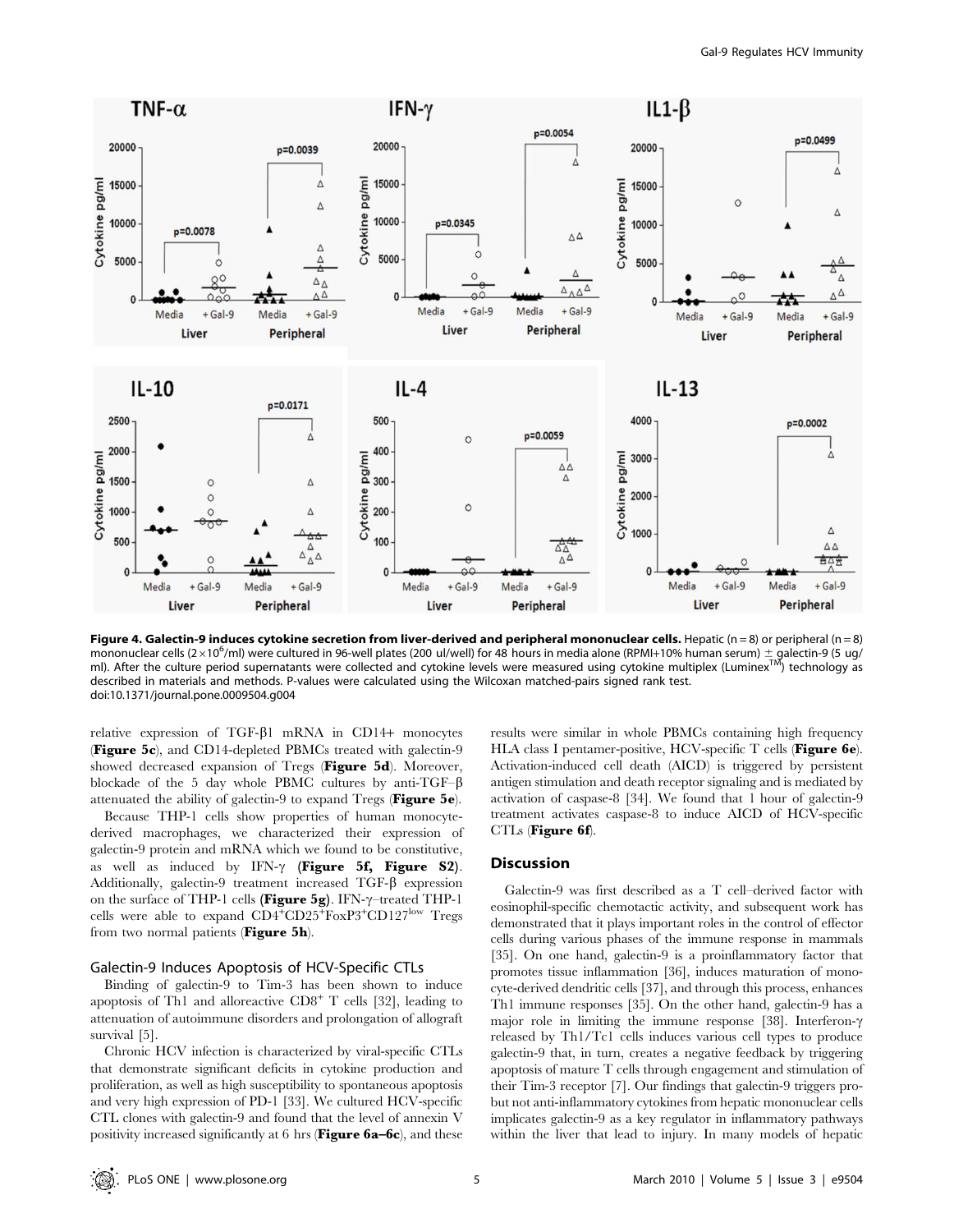

Figure 5. Galectin-9 induces regulatory T cells (T<sub>regs</sub>) via TGF-ß. Peripheral mononuclear cells (2×10<sup>6</sup>/ml) isolated from 5 chronic HCV patients and 6 normal controls were cultured for 5 days in media alone (RPMI+10% human serum)  $\pm$  galectin-9 (5 ug/ml). After the culture period Treg levels were estimated using flow cytometry. Tregs were defined as CD4<sup>+</sup>CD25<sup>+</sup>FoxP3<sup>+</sup>CD127<sup>-</sup> T cells. Culture in the presence of galectin-9 induced Tregs (A) and a concomitant reduction in the CD4<sup>+</sup>CD25<sup>-</sup>FoxP3<sup>-</sup> effector population was observed (B). (C) CD14<sup>+</sup> monocytes were isolated from 3 chronic HCV patients and cultured in for 48 hours in media alone (RPMI+10% human serum)  $\pm$  Galectin-9 (5 ug/ml). Galectin-9 increased the relative expression of TGF- $\beta$ 1 mRNA as analyzed by real time PCR. (D) Depletion of CD14<sup>+</sup> cells from PBMC (8 normal patients) cultures treated with Galectin-9 attenuated the induction of Tregs at 5 days. (E) The addition of anti-TGF-b antibody at day 0 and day 2 of culture with PBMC and galectin-9 blocked induction of the Treg population. Representative flow plots are shown; the bar graphs are derived from three separate experiments. (F) THP-1 monocyte cell line constitutively expresses Galectin-9 which is upregulated by IFN- $\gamma$  (25 ng/ml for 48 hours). Both the western blot and the densitometry analysis are shown, samples analyzed in triplicate. (G) Galectin-9 treatment induces TGF- $\beta$  production from THP-1 cells. THP-1 cells were cultured with galectin-9 at 2.5 ug/ml for 24 hours then incubated with the latency associated peptide (LAP) then anti-LAP-PE to detect TGF- $\beta$ . (H) IFN-y treated THP-1 cells induce Treg from CD4+ T cells. Cells were cultured at a 1:1 ratio for 5 days. Tregs were defined as CD4+CD25+FoxP3+CD127 T cells and graphed as a % of total CD4<sup>+</sup> cells. P-values were calculated using the Wilcoxan matched-pairs signed rank test. doi:10.1371/journal.pone.0009504.g005

087pathogenesis, levels of TNF- $\alpha$ , the so-called "first" cytokine upon LPS activation of Kupffer cells, are elevated and correlate with extent of injury [18]. Production of proinflammatory cytokines such as TNF-a by immune cells may initially contribute to the control of invading pathogens, including HCV [39]. However, excessive and uncontrolled production of TNF-a may lead to systemic chronic inflammation, induction of hepatic apoptosis, and increased liver fibrosis [40] [41,42] [43]. We have found galectin-9 to be circulating at significantly higher levels in the serum of HCV-infected patients as compared to normal healthy controls. Patients with non-viral liver disease had intermediate levels of galectin-9 suggesting that it may play an important role in the hepatic immune response. Moreover, we demonstrated that the predominant source of hepatic galectin-9 was Kupffer cells which are liver-resident macrophages.

Kupffer cells constitute the first macrophage population with which pathogens, bacterial endotoxins, and microbial debris derived from the gastrointestinal tract come into contact, and together with the sinusoidal endothelial cells, comprise the reticuloendothelial system of the liver [18].

We propose the paradigm shown in **Figure 7**. Previous work has shown that IFN- $\gamma$  is elevated in chronic HCV infection [42] and associated with progressive liver injury [44]. Immune cells (e.g., activated T cells, natural killer and natural killer T cells, which are particularly enriched in the liver) produce IFN- $\gamma$  which then stimulates galectin-9 production by hepatic KCs. The strategic location of KCs within hepatic sinusoids [45] allows secreted and cell surface-associated galectin-9 to interact with the Tim-3 receptor on T cells to dampen Th1/Tc1 immunity. KC-derived galectin-9 induces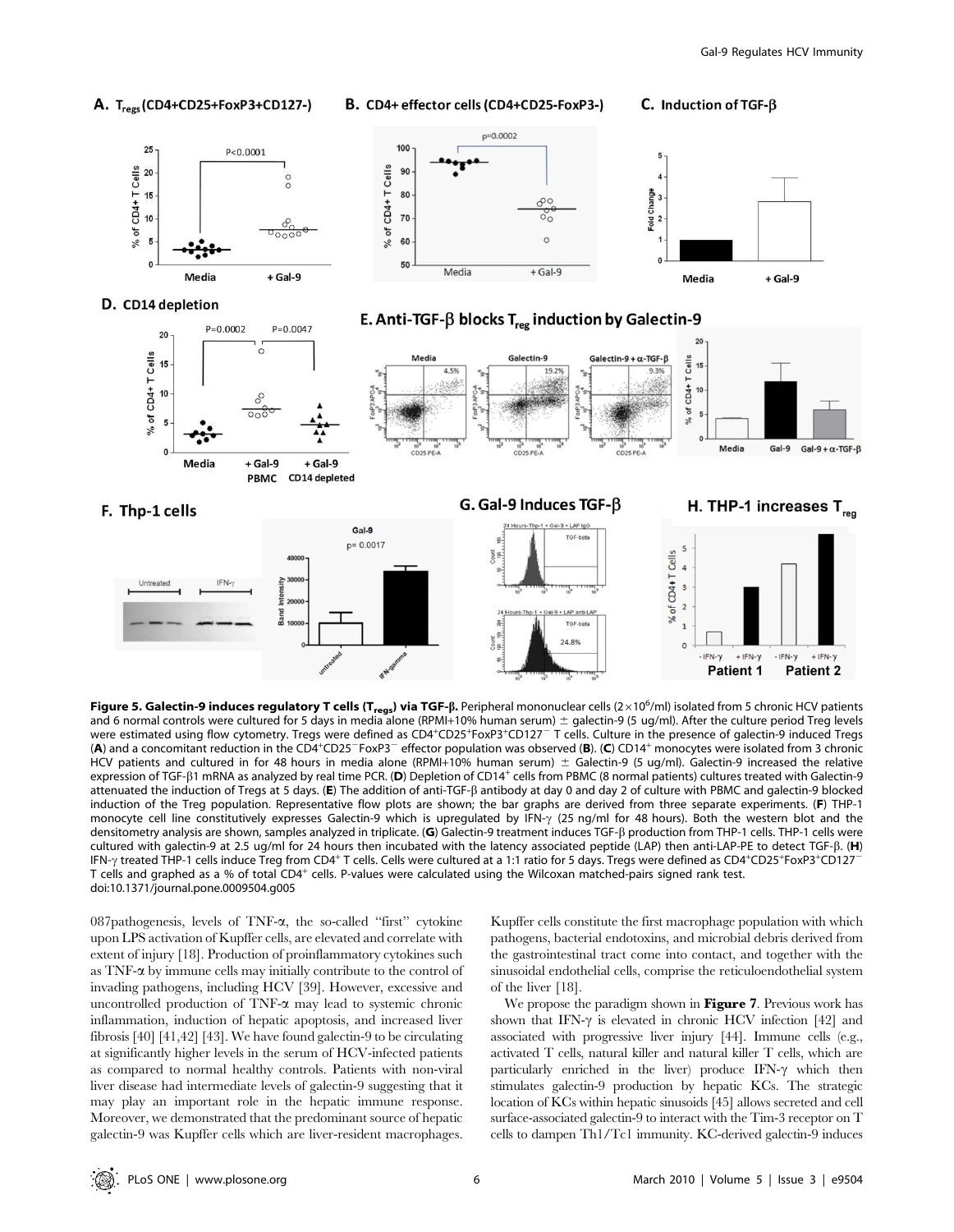

Figure 6. Galectin-9 induces apoptosis of HCV-specific CTLs through caspase-8 activation. CD8<sup>+</sup> T cells clones specific for NS3:1406, NS3:1436 and NS5:2594 were incubated for 6 hours in media alone (A) or with 5 ug/ml of galectin-9 (B) followed by staining with Annexin V and 7-AAD. Representative histograms showing the percent of HCV-specific T cells staining with Annexin V following the indicated treatment. (C) Combined data for 5 CTL clones from different patients demonstrated an increase in Annexin V/7-AAD with galectin-9 treatment. P-values were calculated using the Wilcoxan matched-pairs signed rank test. (D) Plot showing NS3:1436-specific CD8<sup>+</sup> T cells by pentamer staining ex vivo. (E) Annexin V staining of NS3:1436- specific CD8<sup>+</sup> T cells from two HCV patients cultured for 6 hours with media (grey shading) or galectin-9 (solid line, no shading). (F). Galectin-9 induces T cell apoptosis through caspase-8 activation. Shown are PBMC from a HCV-positive patient treated for 1 hour with 5 ug/ml galectin-9 or media alone. A FITC-conjugated caspase-8 inhibitor that binds specifically to activated caspase-8 was added for the last hour of culture. Cells were then stained with anti-CD8 and 1436-pentamer and the percentage of HCV-specific T cells with activated caspase-8 was determined by flow cytometric analysis. doi:10.1371/journal.pone.0009504.g006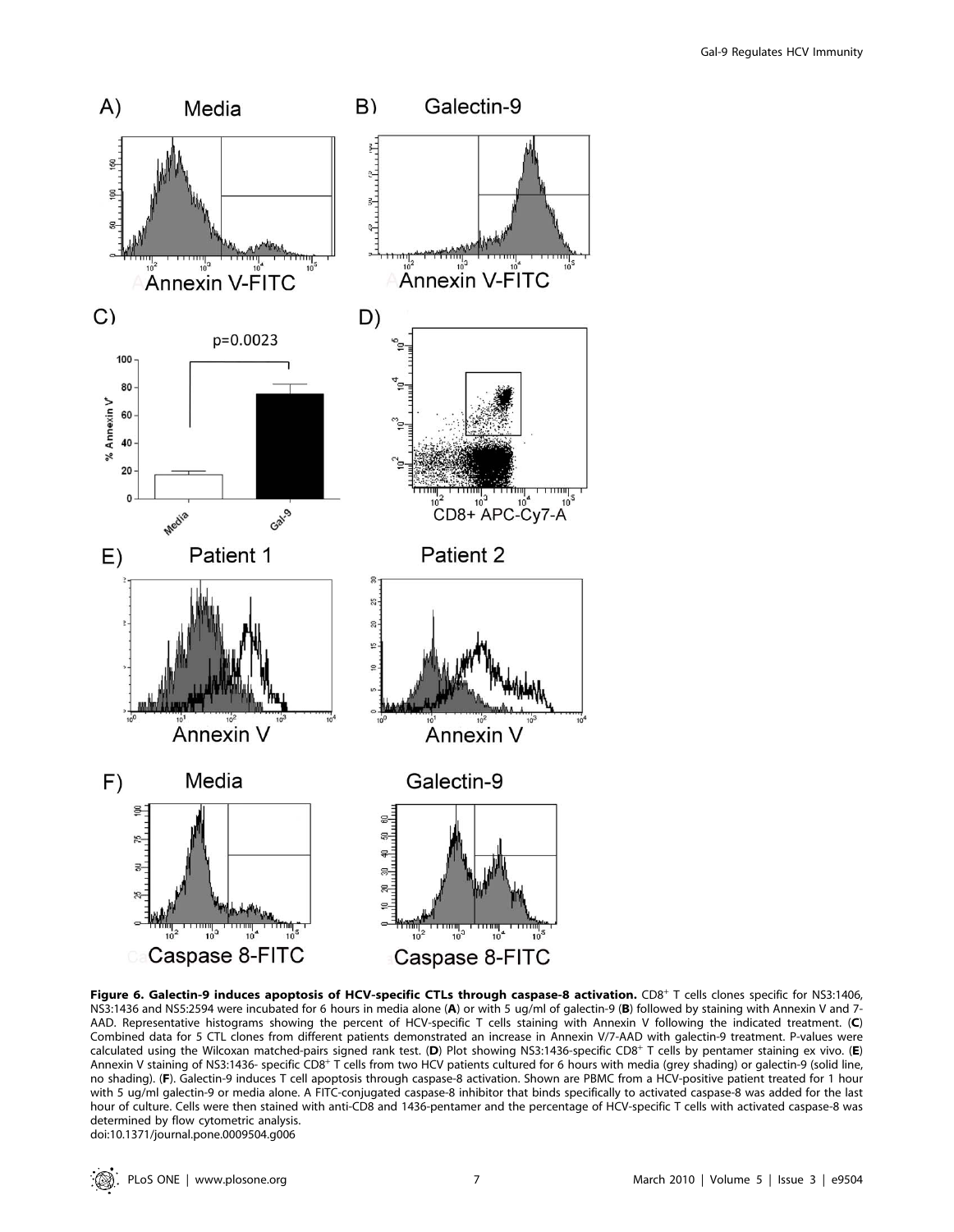

Figure 7. Paradigm for central role of galectin-9 in regulation of hepatitis C immunity. Liver sinusoids are lined by a fenestrated layer of sinusoidal endothelial cells. The unique architecture of the liver allows interaction of antigen-presenting cells with T cells. a) Chronic HCV infection is characterized by hepatic infiltration of Th1, Tc1, NK and NKT cells that secrete IFN- $\gamma$  which stimulates KCs to produce galectin-9. b) Galectin-9 (large brown arrows) expands CD4<sup>+</sup>CD25<sup>+</sup>FoxP3<sup>+</sup>CD127<sup>low</sup> regulatory T cells via TGF-ß dependent mechanisms. d) HCV-specific CTLs expressing high levels of the Tim-3 receptor are engaged and become apoptotic. d) Galectin-9 also induces production of pro-inflammatory cytokines (TNF- $\alpha$ , IL-1 $\beta$ , IFN- $\gamma$ ) and pro-fibrotic cytokines (TGF-ß) that can act on hepatocytes and hepatic stellate cells (HSC). The space of Disse contains the HSC. Hepatocytes (HC), liver sinusoidal endothelial cells (LSEC), Kupffer cells (KC), Th1 (CD4<sup>+</sup> T cells), Tc1 (CD8<sup>+</sup> T cells), natural killer (NK) and natural killer T (NKT) cells, hepatic stellate cells (HSC). Inset, the strategic location of KCs and the slow blood flow through the sinusoids allows contact with infiltrating lymphocytes (structural relationship of hepatic cells adapted from [18,45]). doi:10.1371/journal.pone.0009504.g007

the robust secretion of an array of pro-inflammatory mediators (TNF- $\alpha$ , IL-1- $\beta$ , IFN- $\gamma$ ) that can further amplify the immunopathology associated with HCV. As a counter-effect, Galectin-9 is found to expand Tregs in a TGF- $\beta$  dependent manner and induce rapid apoptosis of HCV-specific CTLs (recently shown to express the highest levels of Tim-3) [9], attenuating the adaptive effector immune response. Prior work has demonstrated that caspase-1 is involved in galectin-9-mediated apoptosis of the MOLT-4 lymphoblastic leukemia cell line [46]; we found that caspase 8 mediated antigen induced cell death of HCV-specific CTLs.

Secreted galectin-9 has also been implicated in direct Th1 immunosupression by nasopharyngeal cancer cells [35]. We found the highest levels of plasma galectin-9 in HCV-infected patients with HCC suggesting that a similar mechanism may be operating. Secreted galectin-9 from tumor cells or KC may explain the increase in Tregs and decrease in CD8 T cells seen in the peritumor region of HCC [47,48].

In conclusion, our data provide several new insights into the immunobiology of HCV, offering a possible explanation for the

observation that HCV infection is associated with generation and expansion of regulatory T cells, functional impairment and apoptosis of HCV-specific CTLs, and ultimately, the development of viral persistence in the majority of patients. Galectin-9 has pleiotropic roles and may represent a novel therapeutic target in patients with viral or inflammatory diseases of the liver.

## Methods

## Ethics Statement

The study protocol was approved by the Institutional Review Boards at the University of Colorado Health Sciences Center, Denver; and the Oregon Health Sciences University, Portland. Both written and oral consent was obtained before samples were collected.

## Cell Isolation

PBMC and plasma were prepared from whole blood using CPT tubes from Becton Dickinson (Franklin lakes, NJ) per the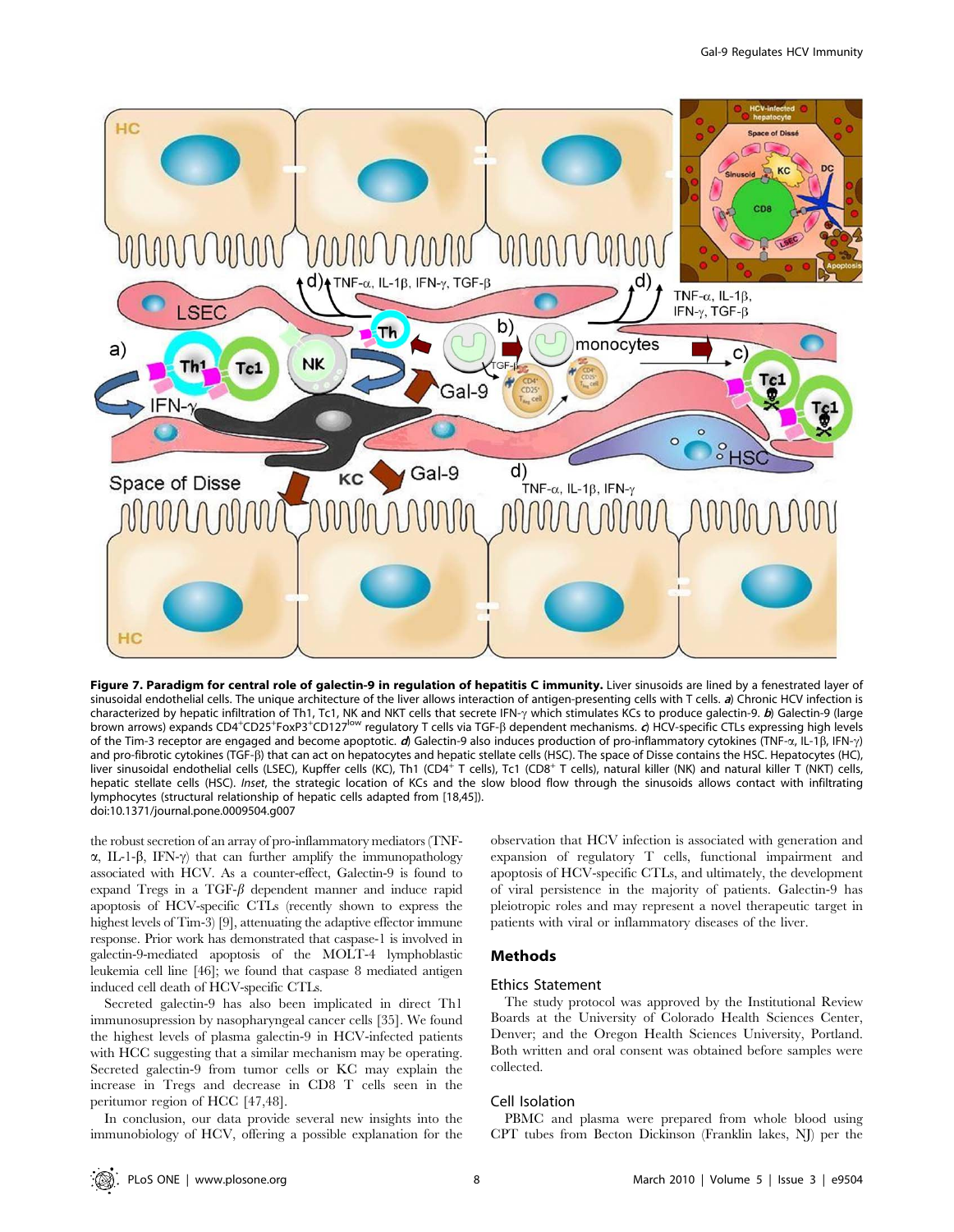manufacturer's protocol. PBMCs were also isolated from whole blood using Ficoll (Amersham Biosciences; Piscataway, NJ). PBMCs were viably frozen in 80% fetal bovine serum (BioWhittaker, Walkersville, MD), 10% dimethyl sulfoxide (DMSO), and 10% RPMI 1640 medium (Life Technologies, Grand Island, NY) in liquid nitrogen for subsequent analyses. Plasma was frozen at  $-80^{\circ}$ C until analysis. Hepatic perfusate mononuclear cells were isolated from cadaveric liver transplant donors using centrifugation Ficoll separation as previously described [25,49]. Hepatic mononuclear cells (HMNCs) were isolated from explanted liver tissue at the time of liver transplantation for HCV-related liver disease. Tissue samples were dissected into 1-mm<sup>3</sup> pieces and added to complete RPMI 1640 medium and 0.05%collagenase type IV (312 U/mg), and the mixture was incubated at  $37^{\circ}$ C for 60 min. The supernatant was removed, and cell pellets were diluted in complete RPMI 1640 medium and centrifuged at  $125 \times g$ for 10 min. HMNCs were viably frozen in 80% fetal bovine serum (as described above) for subsequent analysis.

## Galectin-9 ELISA

Using a previously described sandwich ELISA assay [50,51], we analyzed plasma from 10 normal controls, average age 37; 30% were male. We also analyzed 22 patients with chronic HCV, 7 also had hepatocellular carcinoma (HCC). The average age of these patients was 50 years and 59% were male. In the HCV group that included HCC patients, 67% of patients had cirrhosis (stage IV) clinically or by liver biopsy, 4.5% were stage III, 9.5% were stage II and 19% were stage I.

In brief, 96-well plates (Nunc, Naperville, IL) were coated with an anti-human Galectin-9 MoAb (9S2-3, GalPharma, Japan), blocked with 3% fetal bovine serum containing 0.05% Tween 20 in PBS, then incubated for 1 hour at  $37^{\circ}$ C with 8-fold-diluted plasma. After several washings, Galectin-9 remaining in the wells was recognized by polyclonal anti-human Galectin-9 antibody conjugated with biotin using EZ-Link Sulfo-NHS-Biotin reagent (Pierce). Quantification was performed using streptavidin-conjugated horseradish peroxidase (Invitrogen, Tokyo, Japan) and the colorimetric substrate tetramethylbenzidine (KPL, Gaithersburg, MD), and the optical density was read with a microplate spectrophotometer (Bio-Rad).

#### Galectin-9 Immunohistochemistry

Paraffin-embedded liver biopsy and liver resection specimens were stained for Galectin-9 and CD68. Normal tissue was obtained from patients being evaluated by liver biopsy for live donor transplantation  $(n = 5)$  or patients undergoing resection of metastatic adenocarcinoma  $(n = 10)$ . The average age of these patients was 51, and 53% were male. Thirty nine patients with chronic hepatitis C were analyzed with an average age of 52, 64% were men. Forty eight percent were fibrosis stage I, 36 percent were stage II, 8 percent were stage III and eight percent had stage IV fibrosis (cirrhosis).

The goat polyclonal galectin-9 antibody (R&D Systems; Minneapolis, MN) was used at a dilution of 1:100 for large tissues and 1:200 for biopsies. The antibody was diluted in Background Reducing Diluent (Biocare Medical; Concord, CA) to reduce background staining of non-specific proteins. The CD68 antibody (clone KP-1; DAKO, Carpenteria, California) was diluted to 1:2000 in PBS pH 7.4 + 1% BSA + 0.05% Sodium Azide. Antigen retrieval was performed using pH 9.5 BORG solution (Biocare Medical; Concord, CA) in a pressure cooker for 5 minutes at  $125^{\circ}C$ ,  $(22 \text{ psi})$ . The slides were cooled on the benchtop for 10 minutes after retrieval. All of the staining steps were performed in the Ventana NexES autostainer (Ventana Medical Systems; Tucson, AZ) at 37°C. An I-VIEW DAB detection kit (Ventana) was used for antibody detection and included endogenous peroxidase block, secondary antibody, streptavidin horseradish peroxidase, DAB substrate with hydrogen peroxide activator and copper enhancer. A biotinylated rabbit anti-goat secondary antibody (Jackson ImmunoResearch; West Grove, PA) used at a 1:50 dilution in PBS, pH 7.6 was used in place of the secondary antibody included in the I-View kit. Following the 16 minute primary antibody incubation, the secondary and SA-HRP antibodies were applied for 8 minutes respectively. Visualization was achieved with DAB plus hydrogen peroxide activator for 5 minutes. The process was completed with the addition of copper sulfate for 4 minutes for final color enhancement. The slides were then counterstained with Mayer's hematoxylin for 2 minutes at room temperature and the nuclei stained blue in 1% ammonium hydroxide in water. The slides were dehydrated, cleared and mounted with synthetic resin for microscopic evaluation.

Staining for galectin-9 and CD68 was analyzed and scored by a single pathologist (M.S.) in a blinded fashion. Intensity was graded on a scale from  $0$  to  $3+$  (4 total values) and frequency of staining was graded as  $0 \leq 10\%$ ; 1 (10–40%); 2 (40–70%); 3 (>70%).

#### Immunofluorescence and Confocal Microscopy

Immunostaining of 5 µm sections from paraffin-embeded liver biopsies was performed using a combination of the following markers, Galectin-9 (goat-anti-human Galectin-9, 1:100, R&D Systems), CD-68 or Albumin (mouse-IgG-anti CD68 or mouse-IgG-anti Albumin, 1:100, Abcam) in combination with DAPI for nuclear staining (1:20,000, Invitrogen). Sections were cleared in xylene and blocked for 1 h with 10% Normal Goat Serum and 1% bovine serum albumin in phosphate-buffered saline (block solution) and then incubated over- night at  $4^{\circ}$ C with primary antibody diluted in 10% block solution. Sections were washed with phosphatebuffered saline and stained with the appropriate secondary antibodies: rabbit anti-goat Alexa 546 and donkey anti-mouse Alexa 488 (1:500; Invitrogen). Sections were mounted using Mowiol 4–88 (Calbiochem) containing 2,5% of 1,4-diazabicyclo[2.2.2]octane (DABCO, Sigma). Immunoreactivity was not detected in the absence of primary antibodies. Images were captured using a Zeiss LSM 510 META system on Axiovert 200 M microscope with Zeiss plan-apochromat 40x/1.2 objective. Images were assembled in Adobe Photoshop.

#### Monocyte Purification, Cell Culture and Western Blotting

 $CD14<sup>+</sup>$  cells were isolated by positive selection using magnetic beads (Miltenyi Biotech; Auburn, CA) according to the manufacturers protocol.  $CD14^+$  cells were greater than 95% pure.  $CD14^+$ cells were cultured at  $1 \times 10^6$ /ml in 25 ng/ml MCSF (R&D Systems; Minneapolis, MN) for 48 hours in RPMI (Invitrogen; Carlsbad,  $CA$ ) + 10% fetal bovine serum in to differentiate them into macrophages. IFN- $\gamma$ , IL-1 $\beta$ , and LPS were from R&D Systems. Core protein and the  $\beta$ -gal control were from Virogen (Boston, Massachusetts). Galectin-9 protein was purified and confirmed to be LPS free as described previously. [37]

Cells were stimulated for 48 hours and cell lysates were collected in 5XSDS-PAGE sample buffer (Sigma-Aldrich, St. Louis, MO). Protein was quantitated using a BCA Assay Kit (Pierce; Rockford, IL) and 10 ug per lane was run on a 10% SDS-PAGE gel. Western blotting was performed using BioRad (Hercules, CA) mini gel protocol and reagents. Protein was transferred to PVDF membranes (Bio-Rad; Hercules, CA). Chemiluminescent reagents (Pierce; Rockford, IL) and the following antibodies were used for detection; a polyclonal goat anti-human galectin-9 antibody (R&D Systems) used at 1:1000,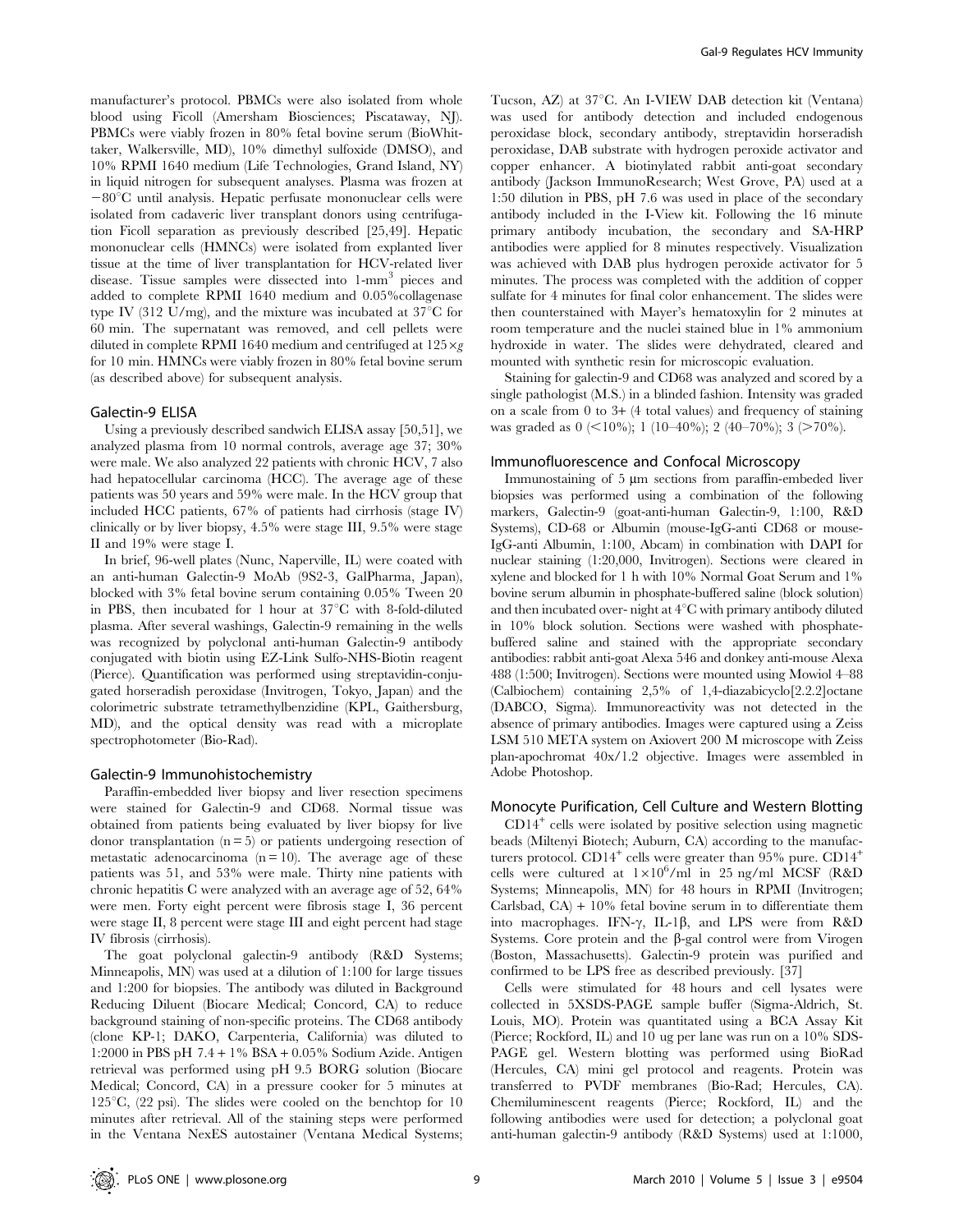followed by a donkey anti-goat HRP secondary (R&D Systems). Densitometry analysis was performed using Image J software from the NIH.

## Galectin-9 Real Time PCR

THP-1 cells were cultured at  $10^6$ /ml with and without Interferon- $\gamma$  (20 ng/ml) for the times indicated. RNA was isolated using Trizol (Invitrogen; Carlsbad, CA) and 1 µg RNA was used for reverse transcription. Validated primers and probes for gal-9 TaqMan RT-PCR were obtained from Applied Biosystems (Foster City, CA) Gene Expression Assays (LGALS9, #HS\_00247135) and used according to the manufacturer's recommendations with  $1/20^{th}$ of the RT reaction [36]. GAPDH was used as the reference control and relative expression was calculated using the  $\Delta\Delta$ Ct method.

#### Induction of Cytokines by Galectin-9

Hepatic or peripheral mononuclear cells  $(2\times10^6/\text{ml})$  were cultured in 96 well plates (200 ul/well) for 48 hours in media alone (RPMI+10% human serum)  $\pm$  Galectin-9 (5 ug/ml). After the incubation period, supernatant was collected and frozen for subsequent cytokine analysis. Thawed supernatants were transferred to MultiScreen filter plates (Millipore; Billerica, MA) and assayed using the human cytokine/chemokine Milliplex<sup>TM</sup> MAP Kit 96-well plate assay (Millipore) using a Luminex<sup>100</sup> IS System (Luminex Corp; Austin, TX) to determine the quantities of pro (IFN- $\gamma$ , IL-1 $\beta$ , TNF- $\alpha$ ) and anti-inflammatory (IL-4, IL-10 and IL-13) cytokines. Duplicate samples and standards were processed according to the manufacturer's protocol. Results were analyzed using 4-parameter logistic curves (fluorescence intensity vs. pg/ml) generated by Luminex<sup>100</sup> IS Software (versions 2.2 and 2.3).

## Treg Induction and Analyses

Peripheral mononuclear cells  $(2 \times 10^6$ /ml) or CD14-depleted mononuclear cells were cultured for 5 days in media alone (RPMI+10% human serum)  $\pm$  Galectin-9 (5 ug/ml). CD14<sup>+</sup> cells were depleted using anti-CD14 magnetic isolation beads (Miltenyi Biotech; Auburn, CA). For some cultures anti-TGF- $\beta$  antibody (anti-human LAP, 10 ug/ml) (R&D Systems; Minneapolis, MN) was added at day 0 and day 2 of culture. Co-culture experiments using the THP-1 monocyte cell line (ATCC; Manassas, VA)  $\pm$ IFN- $\gamma$  (20 ng/ml for 48 hours) and bead-purified CD4<sup>+</sup> T cells (Miltenyi Biotech),  $>90\%$  purity) were carried out at a 1:1 ratio for 5 days. Treg levels were assessed by flow cytometic analysis. Multicolor multiparameter flow cytometry was performed using a FACSCanto II instrument (BD Biosciences) compensated with single fluorochromes and analyzed using  $\dot{Diva}^{TM}$  software (BD Biosciences). Fluorochrome-labeled monoclonal antibodies (MAb) specific for CD3, CD4, CD8 and CD25 were obtained from BD Biosciences (San Jose, CA). Anti-CD127 was supplied by R&D Systems (Minneapolis, MN). Cryopreserved PBMCs  $(1-2\times10^6)$ were stained for cell surface antigen expression by incubating with antibody at  $4^{\circ}$ C for 30 minutes in the dark. Cells were, washed twice in 2 ml phosphate-buffered saline (PBS) containing 1% bovine serum albumin and 0.01% sodium azide (FACS Wash). Intracellular staining for FoxP3 was carried out using the APC anti-human FoxP3 staining set (eBioscience; San Diego, CA) according to the manufacturer's instructions. Fluorescence minus one (FMO) controls were used to determine background levels of staining.

## Quantification of  $TGF-\beta$  Transcripts in Monocytes

Monocytes were isolated from peripheral blood mononuclear cells using anti-CD14 magnetic beads (Miltenyi Biotech),  $>90\%$ 

purity).  $CD14^+$  monocytes  $(2 \times 10^6/\text{ml})$  were cultured in 96-well plates (200 ul/well) for 48 hours in media alone (RPMI+10% human serum)  $\pm$  Galectin-9 (1 ug/ml). After the culture period, cell pellets were harvested and frozen for subsequent PCR analysis. RNA was isolated using the RNeasy Mini Kit and converted to cDNA using the QuantiTect RT kit (both from Qiagen, Valencia, CA, standard protocols). Real Time Quantitative PCR was carried out on a 7300 Real Time PCR system (Applied Biosystems, Carlsbad, CA). The TGF- $\beta$  primer set was purchased from Qiagen (Hs\_TGFB1\_1\_SG, QT00000728). Samples were run in duplicate in a 25 ul reaction volume consisting of 12.5 ul of SYBR Green PCR Mix (Qiagen), 2.5 ul of the primer set,  $2.5$  ul of cDNA and 7 ul of  $H_2O$ . Cycling conditions consisted of 40 cycles (94 $\degree$  for 15 seconds, 50 $\degree$  for 30 seconds,  $72^{\circ}$  for 30 seconds). Each individual sample was normalized to B-actin and TGF-B in Galectin-9 treated samples was compared to the matched media alone sample. Fold change in TGF- $\beta$  transcripts was estimated using the  $\Delta \Delta CT$  method.

## T Cell Cloning

PBMCs from HCV-positive patients were stained with anti-CD8 and HLA-A2 Pro5 MHC pentamers with the NS3:1406– 1415 or NS5:2594–2603 peptide or an HLA-A1 pentamer with the NS3:1426–1444 (ProImmune; Springfield, VA). Pentamer positive cells were single cell sorted into 96-well round bottom plates containing  $1\times10^5$  irradiated autologous feeder cells and  $5\times10^3$  LCL using a FACSAria multi-color high-speed sorter (BD Biosciences). Wells were stimulated with 0.05 ng/ml anti-CD3 antibody (eBioscience) and 3 ng/ml IL-2 and wells were stained with pentamer after 3–5 weeks. HCV-specific T cell clones were maintained by stimulating with anti-CD3 and IL-2 every 14 days in RPMI + 10% human serum (Gemini Bio-Products, Sacramento, CA).

## T Cell Apoptosis Assay

PBMCs from chronic HCV patients or HCV-specific T cell clones were stimulated with 5 ug/ml recombinant galectin-9 for  $6$  hours at  $37^{\circ}$ C. Cells were stained with fluorochrome-labeled monoclonal antibodies (MAb) specific for human CD3- Pacific Blue, CD4- APC, CD8-PerCp (BD Biosciences) and Pro5 MHC pentamer for 1 hour at  $4^{\circ}$ C in the dark. Cells were washed twice with 2 ml FACS Wash and subsequently resuspended in 1X Annexin V Binding Buffer (BD Biosciences) at a concentration of  $1\times10^6$  cells/ml. Cells were stained with Annexin V-FITC and the vital dye 7-AAD for 15 minutes at room temperature in the dark and analyzed by Multiparameter flow cytometry using a BD FACSCanto II instrument (BD Biosciences). For analysis of active caspase 8 and caspase 9 cells were stimulated for 1 hour with 5 ug/ml galectin 9 and incubated with FITC-IETD-FMK (caspase 8) or RED-LEHD-FMK (Caspase 9) according to the caspase detection kit protocol (Calbiochem).

## Detection of TGF- $\beta$  on the Surface of THP-1 Cells

THP-1 cells were cultured  $+/-$  Galectin-9 (2.5 ug/ml) for various times (overnight to 72 hours). For the detection of active TGF-b1, cultured THP-1 cells were incubated with and without LAP (10 ug/ml) for two hours at  $4^{\circ}$ C followed by staining for anti-LAP-PE  $(TGF- $\beta$ 1)$  or isotype matched control (R&D Systems) [52].

## Supporting Information

Figure S1 Galectin-9 Immunofluorescence in HCV liver. Paraffin embedded liver biopsy specimens were stained with antibodies to the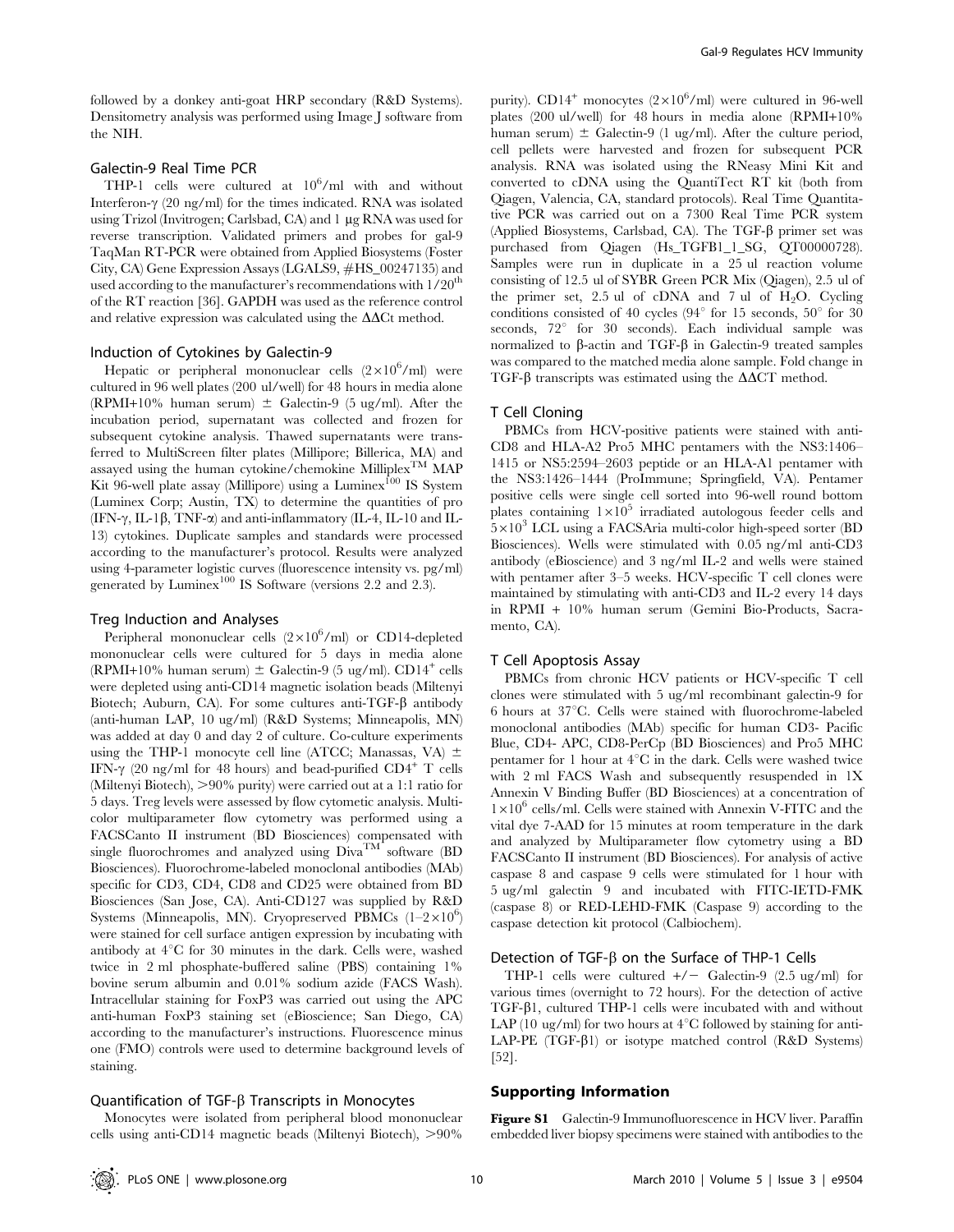proteins indicated and analyzed by confocal microscopy. A. Galectin-9/Albumin/DAPI staining. B. Galectin-9/CD68/DAPI staining. Double positive staining (yellow) indicated by white arrows. The white bar denotes 10  $\mu$ m.

Found at: doi:10.1371/journal.pone.0009504.s001 (1.99 MB TIF)

Figure S2 Interferon- $\gamma$  induces Galectin-9 mRNA in THP-1 cells.  $10^6$  THP-1 cells/ml were cultured in 20 ng/ml IFN- $\gamma$  for the times indicated in triplicate. RNA was isolated, reverse transcribed and analyzed by TaqMan real time PCR using GAPDH as a control. P-values were calculated using a t-test.

Found at: doi:10.1371/journal.pone.0009504.s002 (4.24 MB TIF)

## References

- 1. Shepard CW, Finelli L, Alter MJ (2005) Global epidemiology of hepatitis C virus infection. Lancet Infect Dis 5: 558–567.
- 2. Wang CC, Krantz E, Klarquist J, Krows M, McBride L, et al. (2007) Acute hepatitis C in a contemporary US cohort: modes of acquisition and factors influencing viral clearance. J Infect Dis 196: 1474–1482.
- 3. Kim WR, Brown RS, Jr., Terrault NA, El-Serag H (2002) Burden of liver disease in the United States: summary of a workshop. Hepatology 36: 227–242.
- 4. Fried MW, Shiffman ML, Reddy KR, Smith C, Marinos G, et al. (2002) Peginterferon alfa-2a plus ribavirin for chronic hepatitis C virus infection. N Engl J Med 347: 975–982.
- 5. Rabinovich GA, Toscano MA (2009) Turning 'sweet' on immunity: galectinglycan interactions in immune tolerance and inflammation. Nat Rev Immunol 9: 338–352.
- 6. van Kooyk Y, Rabinovich GA (2008) Protein-glycan interactions in the control of innate and adaptive immune responses. Nat Immunol 9: 593–601.
- 7. Zhu C, Anderson AC, Schubart A, Xiong H, Imitola J, et al. (2005) The Tim-3 ligand galectin-9 negatively regulates T helper type 1 immunity. Nat Immunol 6: 1245–1252.
- 8. Seki M, Oomizu S, Sakata KM, Sakata A, Arikawa T, et al. (2008) Galectin-9 suppresses the generation of Th17, promotes the induction of regulatory T cells, and regulates experimental autoimmune arthritis. Clin Immunol 127: 78–88.
- 9. Golden-Mason L, Palmer BE, Kassam N, Townshend-Bulson L, Livingston S, et al. (2009) Negative immune regulator Tim-3 is overexpressed on T cells in hepatitis C virus infection and its blockade rescues dysfunctional CD4+ and CD8+ T cells. J Virol 83: 9122–9130.
- 10. Wada J, Kanwar YS (1997) Identification and characterization of galectin-9, a novel beta-galactoside-binding mammalian lectin. J Biol Chem 272: 6078–6086.
- 11. Rosen HR (2008) Transplantation immunology: what the clinician needs to know for immunotherapy. Gastroenterology 134: 1789–1801.
- 12. Calne RY (2000) Immunological tolerance–the liver effect. Immunol Rev 174: 280–282.
- 13. Keating R, Yue W, Rutigliano JA, So J, Olivas E, et al. (2007) Virus-specific CD8+ T cells in the liver: armed and ready to kill. J Immunol 178: 2737–2745.
- 14. Smyk-Pearson S, Golden-Mason L, Klarquist J, Burton JR, Jr., Tester IA, et al. (2008) Functional suppression by FoxP3+CD4+CD25(high) regulatory T cells during acute hepatitis C virus infection. J Infect Dis 197: 46–57.
- 15. Franceschini D, Paroli M, Francavilla V, Videtta M, Morrone S, et al. (2009) PD-L1 negatively regulates CD4+CD25+Foxp3+ Tregs by limiting STAT-5 phosphorylation in patients chronically infected with HCV. J Clin Invest 119: 551–564.
- 16. Golden-Mason L, Palmer B, Klarquist J, Mengshol JA, Castelblanco N, et al. (2007) Upregulation of PD-1 expression on circulating and intrahepatic hepatitis C virus-specific CD8+ T cells associated with reversible immune dysfunction. J Virol 81: 9249–9258.
- 17. Radziewicz H, Ibegbu CC, Fernandez ML, Workowski KA, Obideen K, et al. (2007) Liver-infiltrating lymphocytes in chronic human hepatitis C virus infection display an exhausted phenotype with high levels of PD-1 and low levels of CD127 expression. J Virol 81: 2545–2553.
- 18. Vollmar B, Menger MD (2009) The hepatic microcirculation: mechanistic contributions and therapeutic targets in liver injury and repair. Physiol Rev 89: 1269–1339.
- 19. Yoshida H, Imaizumi T, Kumagai M, Kimura K, Satoh C, et al. (2001) Interleukin-1beta stimulates galectin-9 expression in human astrocytes. Neuroreport 12: 3755–3758.
- 20. Imaizumi T, Kumagai M, Sasaki N, Kurotaki H, Mori F, et al. (2002) Interferon-gamma stimulates the expression of galectin-9 in cultured human endothelial cells. J Leukoc Biol 72: 486–491.
- 21. Asakura H, Kashio Y, Nakamura K, Seki M, Dai S, et al. (2002) Selective eosinophil adhesion to fibroblast via IFN-gamma-induced galectin-9. J Immunol 169: 5912–5918.
- 22. Zhang F, Zheng M, Qu Y, Li J, Ji J, et al. (2009) Different roles of galectin-9 isoforms in modulating E-selectin expression and adhesion function in LoVo colon carcinoma cells. Mol Biol Rep 36: 823–830.

## Acknowledgments

The authors would like to thank the patients that donated blood and tissue samples for this study. We would also like to thank Lin ling Cheng for performing western blot and real-time PCR analysis.

## Author Contributions

Conceived and designed the experiments: JAM LGM TA MS RM MZ SJP MH HRR. Performed the experiments: JAM LGM TA MS TN RM JAR RM ED SJP MH. Analyzed the data: JAM LGM TA MS RM JAR RM MR ED PB SJP MH HRR. Contributed reagents/materials/analysis tools: JAM LGM TA MS TN RM MZ MR ED PB SJP MH. Wrote the paper: JAM LGM RM HRR.

- 23. Sato M, Nishi N, Shoji H, Seki M, Hashidate T, et al. (2002) Functional analysis of the carbohydrate recognition domains and a linker peptide of galectin-9 as to eosinophil chemoattractant activity. Glycobiology 12: 191–197.
- 24. Knolle P, Schlaak J, Uhrig A, Kempf P, Meyer zum Buschenfelde KH, et al. (1995) Human Kupffer cells secrete IL-10 in response to lipopolysaccharide (LPS) challenge. J Hepatol 22: 226–229.
- 25. Tu Z, Bozorgzadeh A, Pierce RH, Kurtis J, Crispe IN, et al. (2008) TLRdependent cross talk between human Kupffer cells and NK cells. J Exp Med 205: 233–244.
- 26. O'Garra A, Vieira P (2004) Regulatory T cells and mechanisms of immune system control. Nat Med 10: 801–805.
- 27. Cabrera R, Tu Z, Xu Y, Firpi RJ, Rosen HR, et al. (2004) An immunomodulatory role for CD4(+)CD25(+) regulatory T lymphocytes in hepatitis C virus infection. Hepatology 40:  $1062-1071$ .
- 28. Wang F, Wan L, Zhang C, Zheng X, Li J, et al. (2009) Tim-3-Galectin-9 pathway involves the suppression induced by CD4+CD25+ regulatory T cells. Immunobiology 214: 342–349.
- 29. Liu W, Putnam AL, Xu-Yu Z, Szot GL, Lee MR, et al. (2006) CD127 expression inversely correlates with FoxP3 and suppressive function of human CD4+ T reg cells. J Exp Med 203: 1701–1711.
- 30. Tang Q, Bluestone JA (2008) The Foxp3+ regulatory T cell: a jack of all trades, master of regulation. Nat Immunol 9: 239–244.
- 31. Li MO, Wan YY, Sanjabi S, Robertson AK, Flavell RA (2006) Transforming growth factor-beta regulation of immune responses. Annu Rev Immunol 24: 99–146.
- 32. Wang F, He W, Yuan J, Wu K, Zhou H, et al. (2008) Activation of Tim-3- Galectin-9 pathway improves survival of fully allogeneic skin grafts. Transpl Immunol 19: 12–19.
- 33. Radziewicz H, Ibegbu CC, Hon H, Osborn MK, Obideen K, et al. (2008) Impaired hepatitis C virus (HCV)-specific effector CD8+ T cells undergo massive apoptosis in the peripheral blood during acute HCV infection and in the liver during the chronic phase of infection. J Virol 82: 9808–9822.
- 34. Krammer PH, Arnold R, Lavrik IN (2007) Life and death in peripheral T cells. Nat Rev Immunol 7: 532–542.
- 35. Klibi J, Niki T, Riedel A, Pioche-Durieu C, Souquere S, et al. (2009) Blood diffusion and Th1-suppressive effects of galectin-9-containing exosomes released by Epstein-Barr virus-infected nasopharyngeal carcinoma cells. Blood 113: 1957–1966.
- 36. Anderson AC, Anderson DE, Bregoli L, Hastings WD, Kassam N, et al. (2007) Promotion of tissue inflammation by the immune receptor Tim-3 expressed on innate immune cells. Science 318: 1141–1143.
- 37. Dai SY, Nakagawa R, Itoh A, Murakami H, Kashio Y, et al. (2005) Galectin-9 induces maturation of human monocyte-derived dendritic cells. J Immunol 175: 2974–2981.
- 38. Anderson AC, Anderson DE (2006) TIM-3 in autoimmunity. Curr Opin Immunol 18: 665–669.
- 39. Rehermann B (1999) Cellular immune response to the hepatitis C virus. J Viral Hepat 6 Suppl 1: 31–35.
- 40. Neuman MG, Benhamou JP, Bourliere M, Ibrahim A, Malkiewicz I, et al. (2002) Serum tumour necrosis factor-alpha and transforming growth factor-beta levels in chronic hepatitis C patients are immunomodulated by therapy. Cytokine 17: 108–117.
- 41. (2004) Hepatitis E fact sheet (revised August 2004). Wkly Epidemiol Rec 79: 314–316.
- 42. Dolganiuc A, Norkina O, Kodys K, Catalano D, Bakis G, et al. (2007) Viral and host factors induce macrophage activation and loss of toll-like receptor tolerance in chronic HCV infection. Gastroenterology 133: 1627–1636.
- 43. Mengshol JA, Golden-Mason L, Rosen HR (2007) Mechanisms of Disease: HCV-induced liver injury. Nat Clin Pract Gastroenterol Hepatol 4: 622–634.
- 44. Napoli J, Bishop GA, McGuinness PH, Painter DM, McCaughan GW (1996) Progressive liver injury in chronic hepatitis C infection correlates with increased intrahepatic expression of Th1-associated cytokines. Hepatology 24: 759–765.